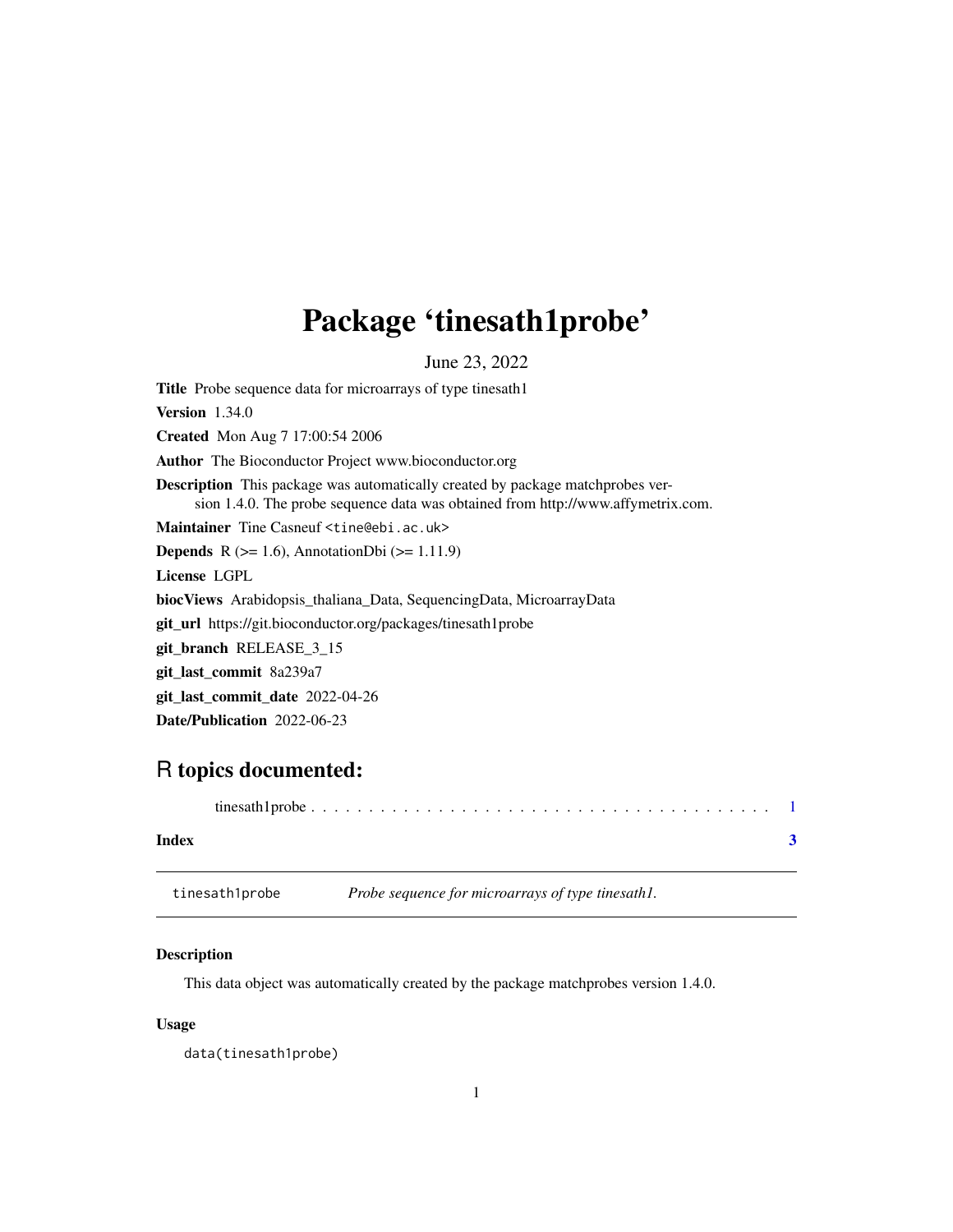### Format

A data frame with 221802 rows and 6 columns, as follows.

| sequence                     | character | probe sequence               |
|------------------------------|-----------|------------------------------|
| $\mathbf{X}$                 | integer   | x-coordinate on the array    |
|                              | integer   | y-coordinate on the array    |
| Probe.Set.Name               | character | Affymetrix Probe Set Name    |
| Probe.Interrogation.Position | integer   | Probe Interrogation Position |
| Target.Strandedness          | factor    | <b>Target Strandedness</b>   |

#### Source

The probe sequence data was obtained from http://www.affymetrix.com.

### Examples

data(tinesath1probe) tinesath1probe as.data.frame(tinesath1probe[1:3,])